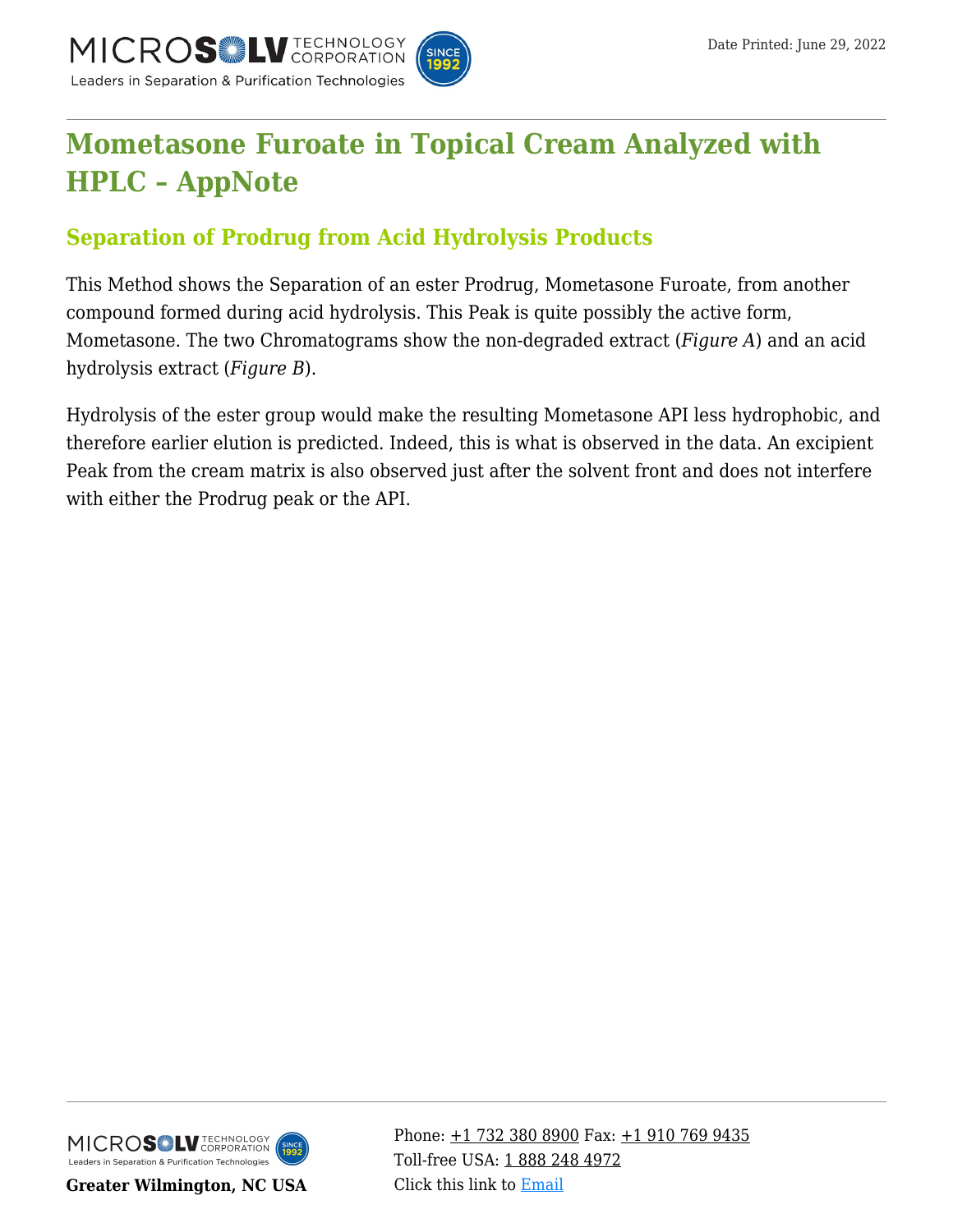







Mometasone Furoate

#### **Peaks:**

1. Excipient

MICROSOLV TECHNOLOGY **INCE**<br>1992 Leaders in Separation & Purification Technologies

**Greater Wilmington, NC USA**

Phone: [+1 732 380 8900](#page--1-0) Fax: [+1 910 769 9435](#page--1-0) Toll-free USA: [1 888 248 4972](#page--1-0) Click this link to [Email](https://www.mtc-usa.com/contact)